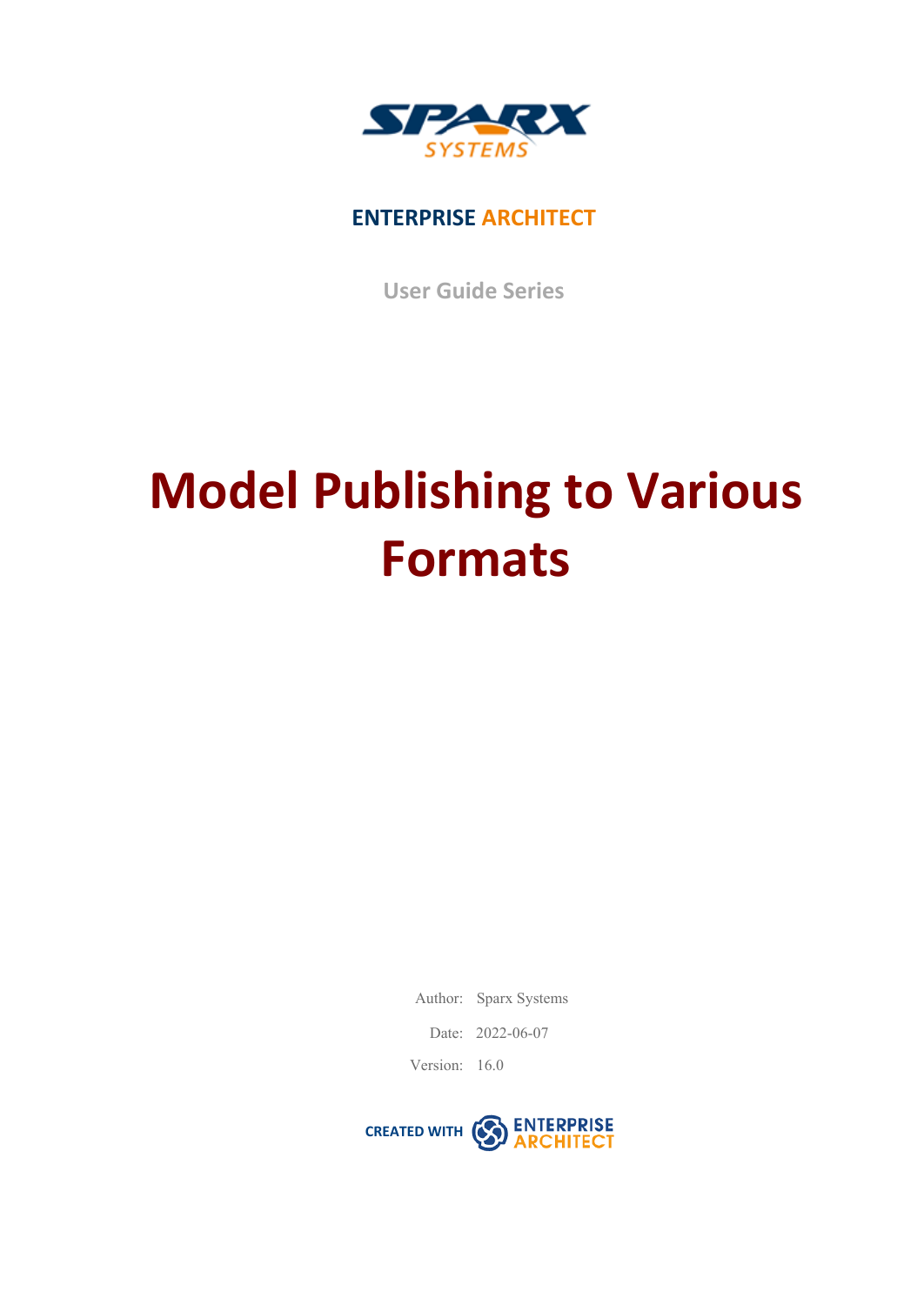## **Table of Contents**

Model Publishing to Various Formats 336 million content and the Various 34 million of the Various 35 million of the Various 35 million 36 million 36 million 36 million 36 million 36 million 36 million 36 million 36 million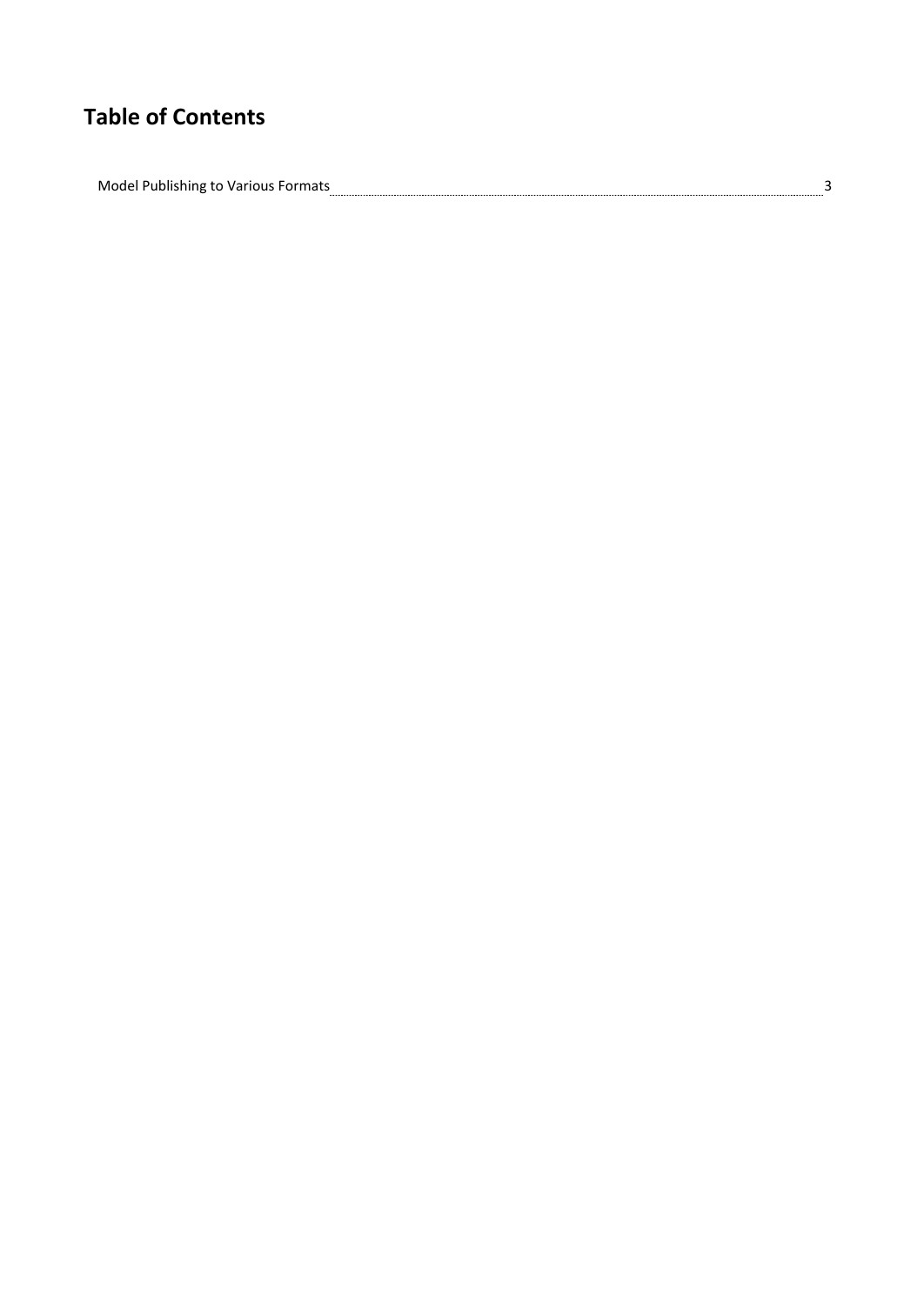# **Model Publishing to Various Formats**

The Publish Model Package facility is used to export a Package to a file in one of several XML formats, including XMI 1.1, XMI 2.1, Enterprise Architect's Native formats, Ecore, ArcGIS and BPMN 2.0 XML; for example, you might:

- · Export BPMN 2.0 models to BPMN 2.0 XML/XPDL2.2, or
- · Export Enterprise Architect model elements to Rational Rose and other tools that implement the:
	- UML 1.3 XMI 1.1 / XMI 1.0 standard
	- UML1.4 XMI 1.2 standard, or
	- UML 2.x XMI 2.x standard

### **Access**

Select a Package in the Browser window, then:

| Ribbon                    | Publish > Model Exchange > Publish As |
|---------------------------|---------------------------------------|
| <b>Keyboard Shortcuts</b> | $Ctrl+Alt+E$ : Publish                |

## **Publish Model Package options**

| Option                         | <b>Action</b>                                                                                                                                           |
|--------------------------------|---------------------------------------------------------------------------------------------------------------------------------------------------------|
| Package                        | Displays the name of the currently-selected Package.                                                                                                    |
|                                | If this is not the required Package, click on the $\boxed{\bullet}$ button and select the correct<br>Package.                                           |
| Filename                       | Type in or browse for $(\Box \Box)$ the file path into which the XML file is to be<br>generated.                                                        |
| XML Type                       | Click on the XML/XMI version to which to export the Package.                                                                                            |
|                                | Select 'UML 2.1' to use XMI 2.1 in round-tripping a model<br>٠                                                                                          |
|                                | Select 'UML 2.0, 2.1.1, 2.1.2, 2.2, 2.3, 2.4.1', '2.5' or '2.5.1' if exporting to a<br>$\bullet$<br>tool that requires that specific version of the XMI |
|                                | Select 'Native XML' or 'Native XEA' to export to Enterprise Architect's Native<br>format                                                                |
|                                | Select 'Ecore' to export into a .ecore xmi file<br>٠                                                                                                    |
|                                | Select 'BPMN2.0 XML' to export into a BPMN2.0 xmi file<br>٠                                                                                             |
|                                | Select 'XPDL 2.2' to export into an XPDL 2.2 xmi file                                                                                                   |
|                                | Select 'ArcGIS' to export into an ArcGIS xmi file                                                                                                       |
|                                | The selected version might render some of the next eight options unavailable.                                                                           |
| <b>Export Diagrams</b>         | Select this checkbox to export all the diagrams in the selected Package.                                                                                |
| <b>Export Alternate Images</b> | Select this checkbox to export the alternative images used in the diagrams in the<br>selected Package.                                                  |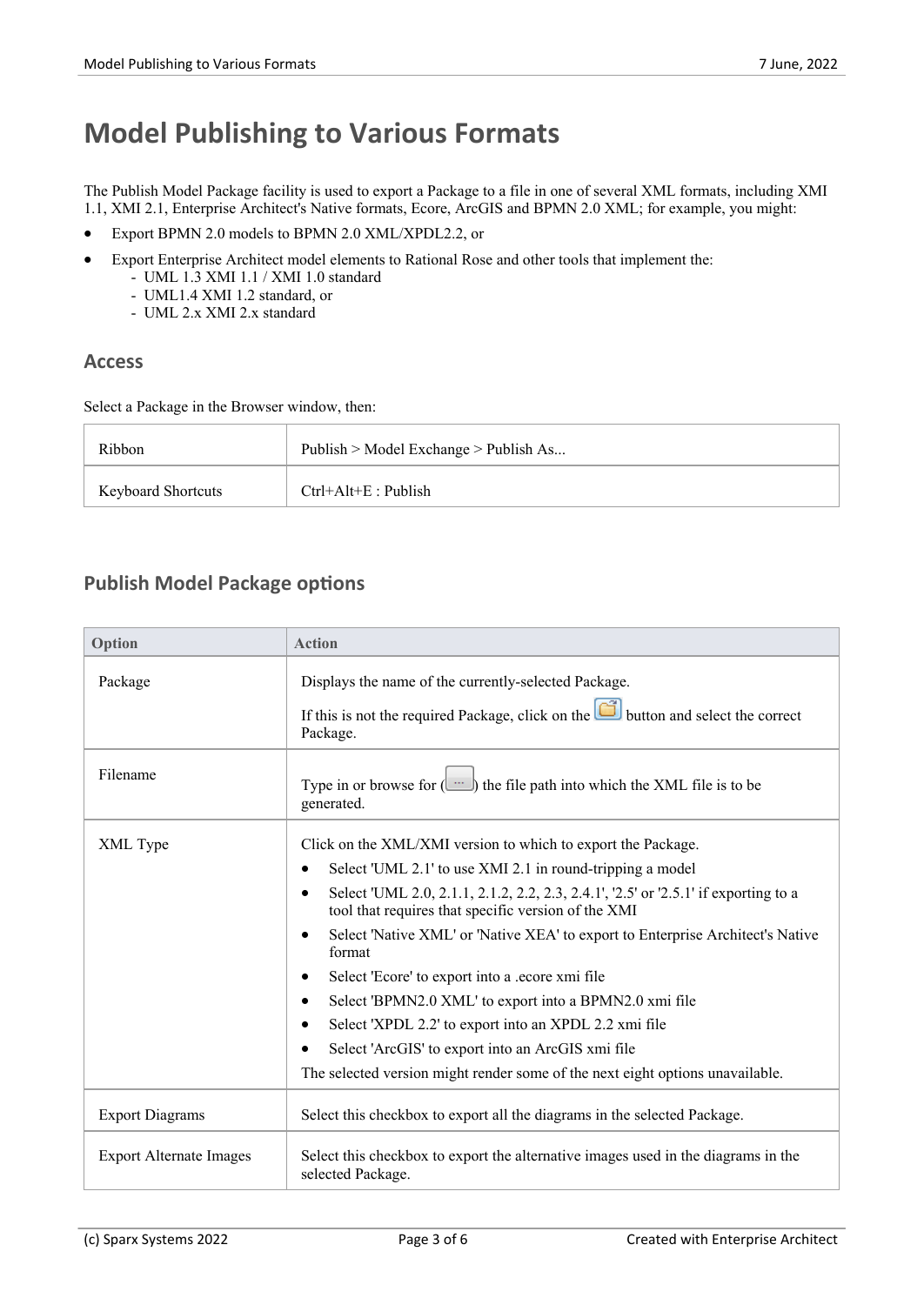| Format XML Output            | Select this checkbox to format the output into readable XML (this takes a few more<br>seconds at the end of the run).                                                                                                                                                                      |
|------------------------------|--------------------------------------------------------------------------------------------------------------------------------------------------------------------------------------------------------------------------------------------------------------------------------------------|
| Write Log File               | Select this checkbox to write a log of the export activity (recommended).<br>The log file is saved to the directory into which the XML file is exported.                                                                                                                                   |
| Use DTD                      | Select this checkbox to use the XMI DTD when exporting to XMI 1.0 or XMI 1.1.<br>Setting this option validates the correctness of the model and checks that no<br>syntactical errors have occurred.                                                                                        |
| <b>Exclude EA Extensions</b> | Select this checkbox to exclude tool-specific information from the export.                                                                                                                                                                                                                 |
| Unisys/Rose Format           | Select this checkbox to export in Unisys/Rose compatible XMI format.                                                                                                                                                                                                                       |
| Generate Diagram Images      | Select this checkbox to generate the exported diagrams in the format you select<br>from the 'Format' drop-down list.                                                                                                                                                                       |
|                              | The generated diagrams are saved in a Package called Images in the directory into<br>which the XML file is exported.                                                                                                                                                                       |
| Stylesheet                   | (Optional) Click on the drop-down arrow and select an XSL Stylesheet to<br>post-process the XML content before saving to file.                                                                                                                                                             |
|                              | You can post-process the XML content before saving the Package to file, using an<br>XSLT to convert the output to HTML, XSL, code or other versions of XML; to do<br>this, you must import the required style sheet into the project through the<br>'Resources' tab of the Browser window. |
| View XML                     | Click on this button to view the exported XML file.                                                                                                                                                                                                                                        |
| Export                       | Click on this button to initiate the XML export.                                                                                                                                                                                                                                           |
| Close                        | Click on this button to abort the instructions and close this dialog.                                                                                                                                                                                                                      |
| Help                         | Click on this button to display this Help topic.                                                                                                                                                                                                                                           |
| Progress                     | Monitor the progress of the XML export.                                                                                                                                                                                                                                                    |

### **Notes**

- When exporting and importing with XMI 1.0 with Enterprise Architect, some loss of data occurs due to the limitations ofXMI 1.0
- Exporting to BPMN 2.0 XML and XPDL 2.2 is supported in Professional, Corporate, Unified and Ultimate Editions of Enterprise Architect
- In the Corporate, Unified and Ultimate Editions of Enterprise Architect, if security is enabled you must have 'Export XML' permission to export to XML
- When you select to apply a Data Type Definition (DTD) during an XMI 1.1 export, the UML\_EA.DTD file is written to the output directory into which the XML files are written (unless the UML\_EA.DTD file is already present in the directory); no error is generated if the UML\_EA.DTD file is not present in this directory during the XMI export